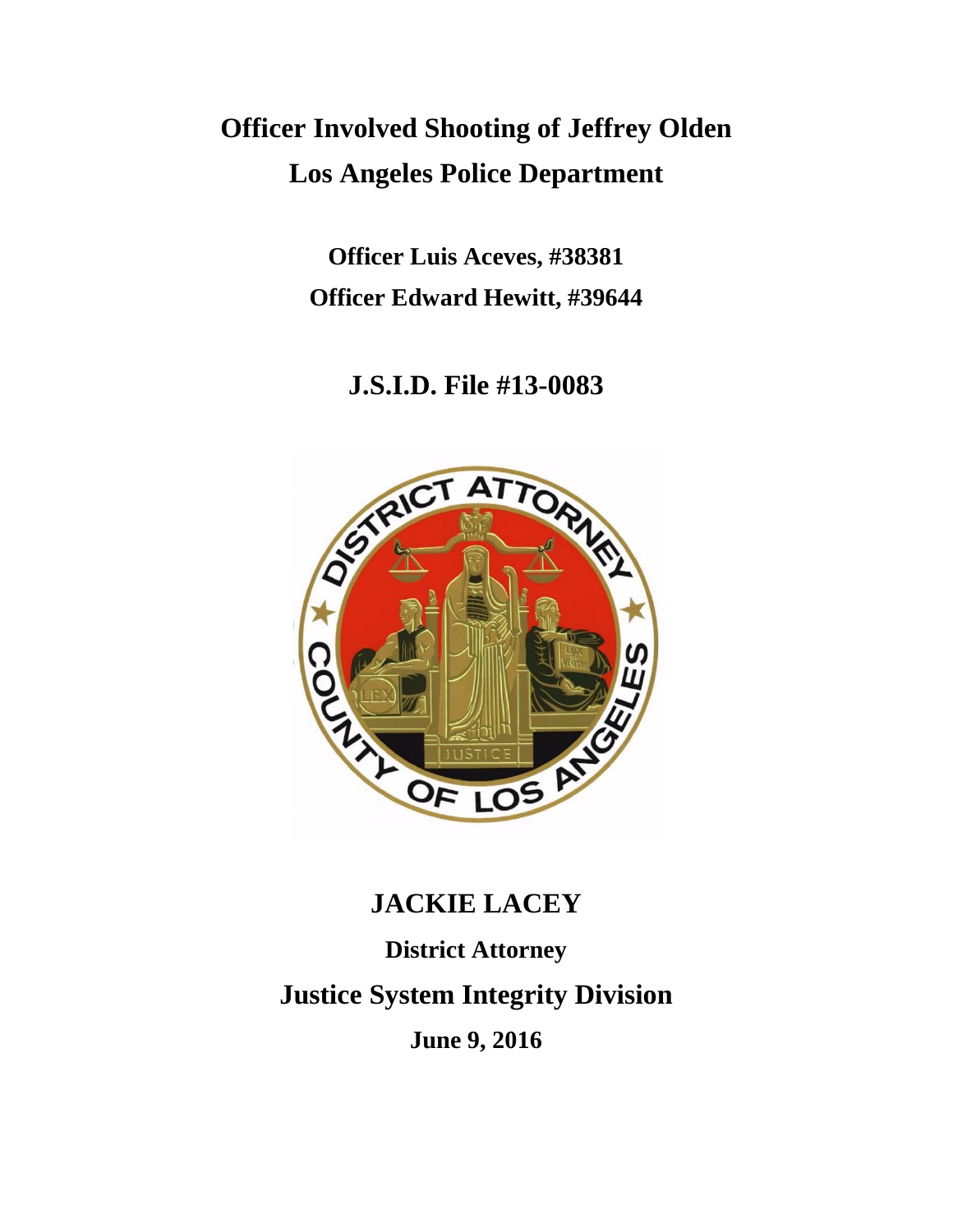#### **MEMORANDUM**

TO: COMMANDER ROBERT A. LOPEZ Los Angeles Police Department Force Investigation Division 100 West First Street, Suite 431 Los Angeles, California 90012 FROM: JUSTICE SYSTEM INTEGRITY DIVISION Los Angeles County District Attorney's Office SUBJECT: Officer Involved Shooting of Jeffrey Olden J.S.I.D. File #13-0083 F.I.D. File #F002-13

DATE: June 9, 2016

The Justice System Integrity Division of the Los Angeles County District Attorney's Office has completed its review of the January 18, 2013, non-fatal shooting of Jeffrey Olden by Los Angeles Police Department (LAPD) Officers Luis Aceves and Edward Hewitt. It is the conclusion of this office that Officers Aceves and Hewitt acted in lawful self-defense and defense of others.

The District Attorney's Command Center was notified of this shooting on January 18, 2013, at approximately 10:00 a.m. The District Attorney Response Team responded and was given a briefing and walk-through of the scene by Lieutenant Darnell Davenport.

The following analysis is based on reports prepared by the Los Angeles Police Department (LAPD) Force Investigation Division, submitted to this office by Detective Thomas Burke. The reports include photographs, audio-recorded interviews of witnesses, medical reports, radio transmissions, and surveillance videotape. The compelled statements of Officers Aceves and Hewitt were also considered as part of this analysis.

#### **FACTUAL ANALYSIS**

l

On January 18, 2013, at 7:45 a.m., Jeffrey Olden and his six-year-old son entered the Advanced Food Market in Los Angeles.<sup>1</sup> Olden approached the MoneyGram check cashing service inside the market and tapped on the window. He told the cashier he wanted to purchase a money order. The cashier told Olden the office was closed but she would assist Olden nonetheless. Olden walked away without making a transaction.

Olden paced around the store, returned to the cashier, and asked a second time if he could purchase a money order. Olden again left without making a transaction. He paced around the store and drew a knife from his pocket.

<sup>&</sup>lt;sup>1</sup> Video surveillance captures the incident beginning at this point.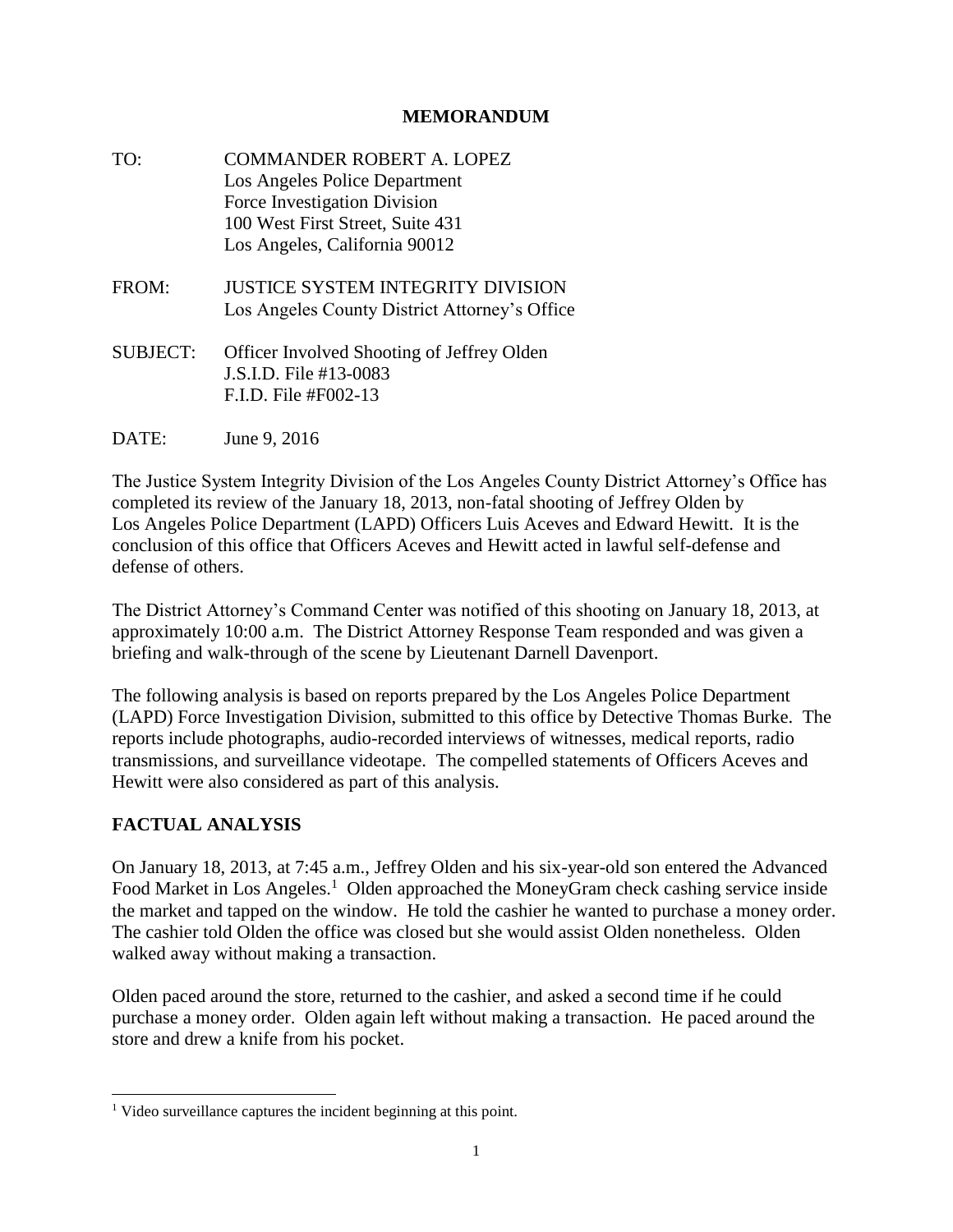The store manager was alerted to Olden's behavior and asked Olden if he needed help. Olden told the manager he thought someone was following him and he needed the assistance of store security. The manager did not see anyone following Olden.

Olden continued to pace around the store, behaving erratically. At one point he spun around in a circle with the knife in his hand as if he was attempting to defend himself from an imaginary person.

Olden approached a customer in the checkout line and passed behind her. She reported later that as Olden passed by she felt what appeared to be a knife blade rub across her back. Olden pushed another customer by lowering his shoulder into the man and pushing him aside.

Concerned about Olden's aggressive and bizarre behavior and possession of a knife, several witnesses called 9-1-1. LAPD Southwest Patrol Officers Luis Aceves and Edward Hewitt responded.

When Aceves and Hewitt arrived, they entered the store and made contact with Olden near the cash registers. Aceves saw Olden place an object into his jacket pocket. Aceves ordered Olden to take his hands out of his pockets. Olden walked toward the officers but did not take his hands out of his pockets. The officers grabbed Olden's arms to place them behind his back for handcuffing. Olden resisted and pulled his arms forward, pushing the officers away.<sup>2</sup>

Hewitt ordered Olden to stop resisting or he would tase him. Olden continued to struggle with the officers so Hewitt issued an auditory warning to Olden by activating his Taser.

Aceves, Hewitt, and Olden crashed into a display of wine bottles as the officers struggled to gain control of Olden, who stabilized himself against the display and attempted to kick the officers.

Hewitt tased Olden but it had no effect. Olden continued to fight with the officers.

As the struggle continued onto the floor with the officers wrestling with Olden and attempting to handcuff him, Hewitt tased Olden a second time but it was ineffective. Olden continued to fight with the officers and grabbed the grip of Hewitt's service weapon.<sup>3</sup> Hewitt attempted to separate himself from Olden and wrestle Olden's hand away from his holster while yelling, "Partner! He's got my gun!"

Aceves unholstered his service weapon and yelled at Olden, "Don't grab his gun!" Olden held onto the grip of Hewitt's gun, which remained holstered. Hewitt yelled again, "He's got my gun!"

In fear that Olden was gaining control of Hewitt's service weapon, Aceves fired one round at Olden.

Olden, wounded and lying on his back, continued to struggle with the officers and held onto the grip of Hewitt's service weapon. Hewitt yelled again, "He's got my gun!" while Olden

 $\overline{a}$ 

<sup>2</sup> Olden was 52 years old, stood six feet tall, and weighed 200 pounds.

<sup>3</sup> Blood was found on Hewitt's holster and firearm and the DNA from that blood matched Olden's DNA profile.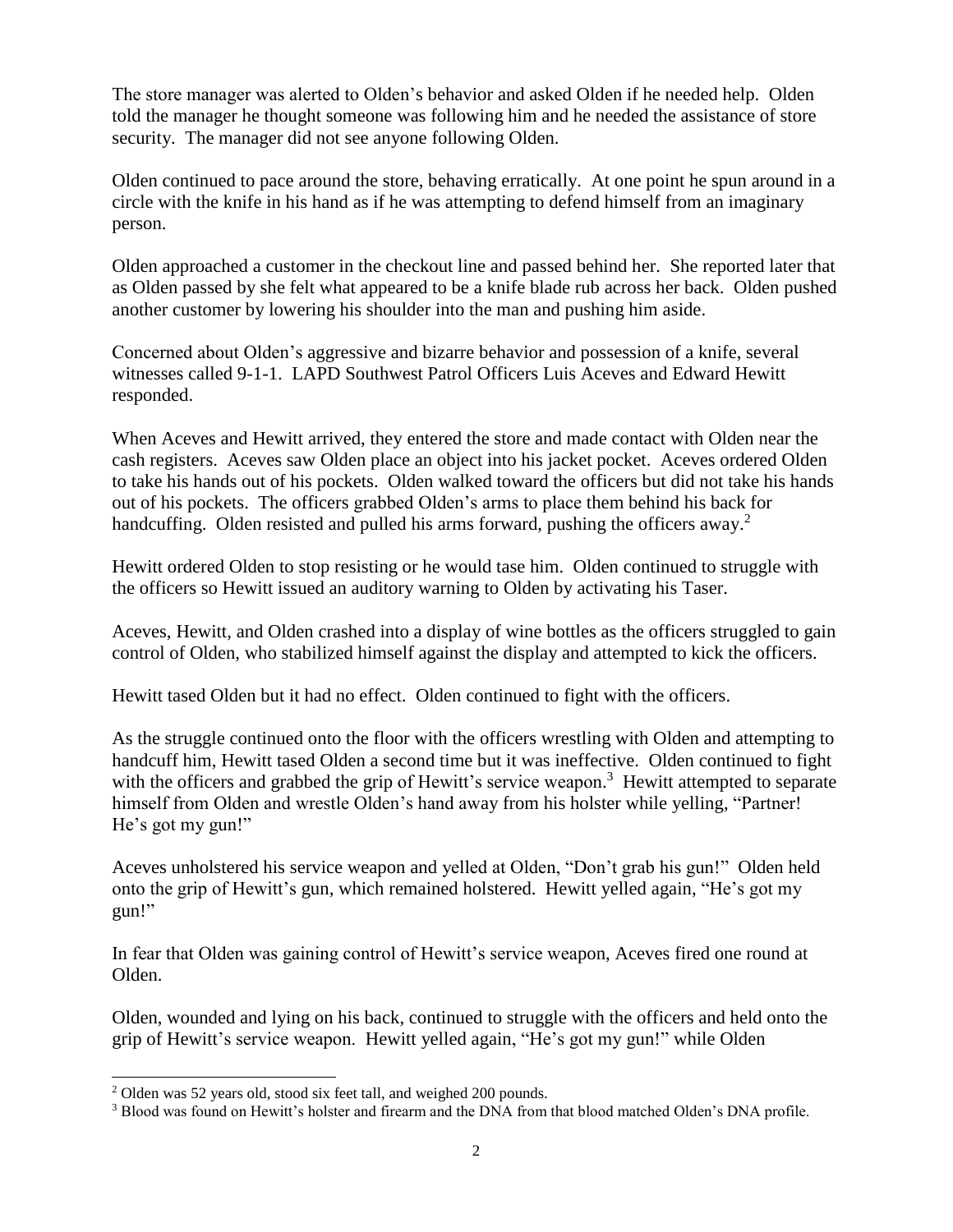responded, "I ain't got no gun!" and continued to wrestle with Hewitt. Aceves fired a second round at Olden as Hewitt, who believed Olden was drawing a knife, simultaneously drew his service weapon and fired a round at Olden.

Olden stopped resisting and was handcuffed. A folding pocket-knife was found in his right jacket pocket. Olden was transported to the hospital for treatment of two gunshot wounds to the torso.

He was later convicted in case number BA406995 of two felony counts of resisting an executive officer and sentenced to two years in state prison.

#### **Statement of Dwaine Olden**

Dwaine is Olden's six-year-old son. Dwaine was with Olden when they walked into the market. Dwaine said his father needed to get money from the bank. When they arrived at the market, Olden told Dwaine he thought someone was behind him. Dwaine did not see anyone follow them. He said Olden had been drinking beer before they walked to the market. When the officers arrived, Olden struggled with the police. Dwaine heard one of the officers tell Olden to stay down or he would be forced to use his Taser. He saw the officers tase Olden. A woman grabbed Dwaine and took him out of the store.

#### **Statement of Soo Lee**

Soo Lee was the MoneyGram cashier. She said Olden and a child approached the service window and Olden asked for a money order on several occasions. Another cashier reported that Olden had a knife so they called 9-1-1. The officers entered the market and confronted Olden. She did not see the altercation but heard three shots fired.

#### **Statement of Brian Lee**

Brian Lee was the store manager. A cashier alerted him there was a customer in the store with a knife. Lee located Olden and asked if he could help him. Olden said he was being followed and asked for a security guard. Lee told him the security guard was not present. Olden "banged" on the MoneyGram window. Seeing that Olden had a knife and was accompanied by a child, Lee instructed an employee to call the police. When Olden was resisting the officers, he heard the officers yell that Olden was reaching for one of their guns. When he saw Aceves unholster his weapon, Lee escorted Dwaine out of the store and into a nearby alley. He was in the alley when he heard three gunshots.

#### **Statement of Janeth Banchez**

Janeth Banchez was a cashier and supervisor at the market. She recognized Olden as a frequent customer. Olden entered the store and requested a money order. When he was told the MoneyGram store was not open he started behaving erratically. Olden paced around the store and asked the cashiers to call someone because he believed he was being followed. Olden had a knife and swung it around as if he was trying to stab someone behind him. He approached customers in the store so Banchez called 9-1-1. The officers arrived and Olden resisted as they tried to handcuff him. When the struggle reached the floor of the liquor section, Banchez saw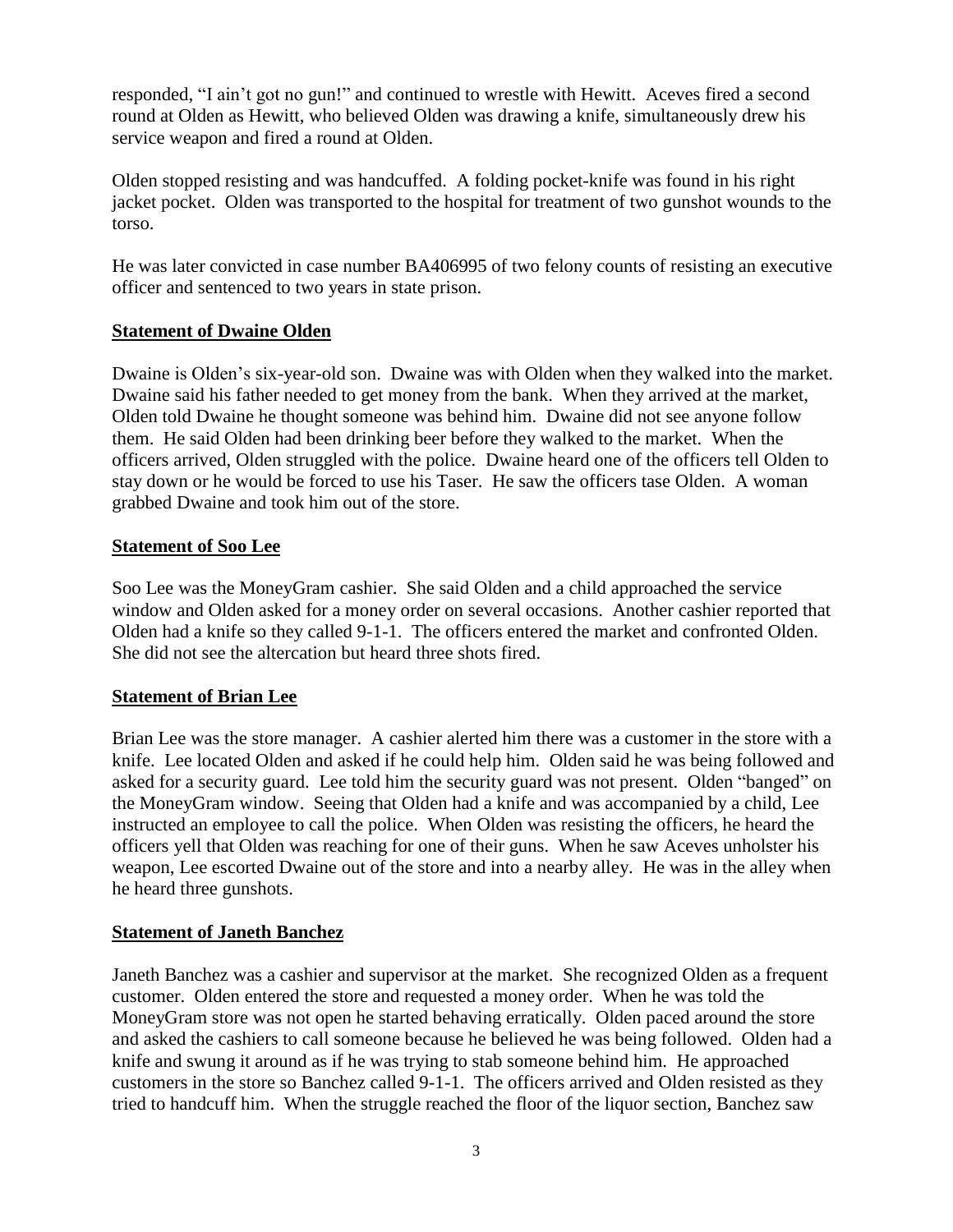Olden grab Hewitt's gun. Hewitt pushed away from Olden and called out to Aceves that Olden was grabbing his gun. She then saw Aceves fire a single round at Olden. She hid in the MoneyGram office and heard two more shots seconds later.

#### **Statement of Victoria Santiago**

Victoria Santiago was working as a cashier when Olden came in and requested a money order. After two other cashiers told Olden that the MoneyGram office was not open, Santiago saw Olden tell Dwaine to "stand back." Olden drew a knife and turned in 360-degree motion with the knife pointed outward. Santiago and her manager, Banchez, ran into the MoneyGram office and called 9-1-1. Olden told Dwaine to stand to the side when the officers arrived. She did not see the altercation between Olden and the officers, but she heard two gunshots from inside the office.

# **Statement of Vicente Martinez**

Vincente Martinez was an employee at the market. Olden was in the store with a knife. Olden said someone was following him. The officers tried to handcuff Olden and place him under arrest, but he resisted. A struggle ensued and Martinez watched as Olden and the officers crashed into a wine display. Hewitt tased Olden before the struggle went to the floor. Martinez saw Olden reach for Hewitt's gun and Aceves fire a single round. Olden tried to get up after the first shot, again reaching for Hewitt's firearm. Martinez heard two more shots and saw Olden wounded on the ground.

# **Statement of Connie Jo**

Connie Jo was an employee at the market when she was alerted that a man with a knife was inside the store. Olden tapped on the window of the MoneyGram office. He was looking over his shoulder and saying to himself, "There's someone following me." Jo did not see a knife. She called 9-1-1. After the police arrived she heard a gunshot. Olden fought with the police and she heard the officers tell him to stop resisting. Jo heard two more gunshots and ducked under a cash register.

#### **Statement of Henry Alvarado**

Alvarado was working at the market. Olden walked around the store with a knife. Alvarado's supervisor asked Olden if he needed assistance. Olden said, "I don't need nothing. I just…I just stay here because somebody is behind me." When Lee told him nobody was behind him, Olden "shook" his knife at him. The police arrived and attempted to remove the knife from Olden's pocket. The officers used a Taser on Olden when he started to struggle with them. Alvarado, who was trying to turn Dwaine away from the scene, saw Olden reach for Hewitt's firearm before three shots were fired.

# **Statement of Francisco Roque**

Roque was a store employee and entered the store behind the officers. He saw them approach Olden, who was wandering around the checkout stations. The officers attempted to handcuff Olden but he struggled to get away. Hewitt warned Olden to comply and drew his Taser. The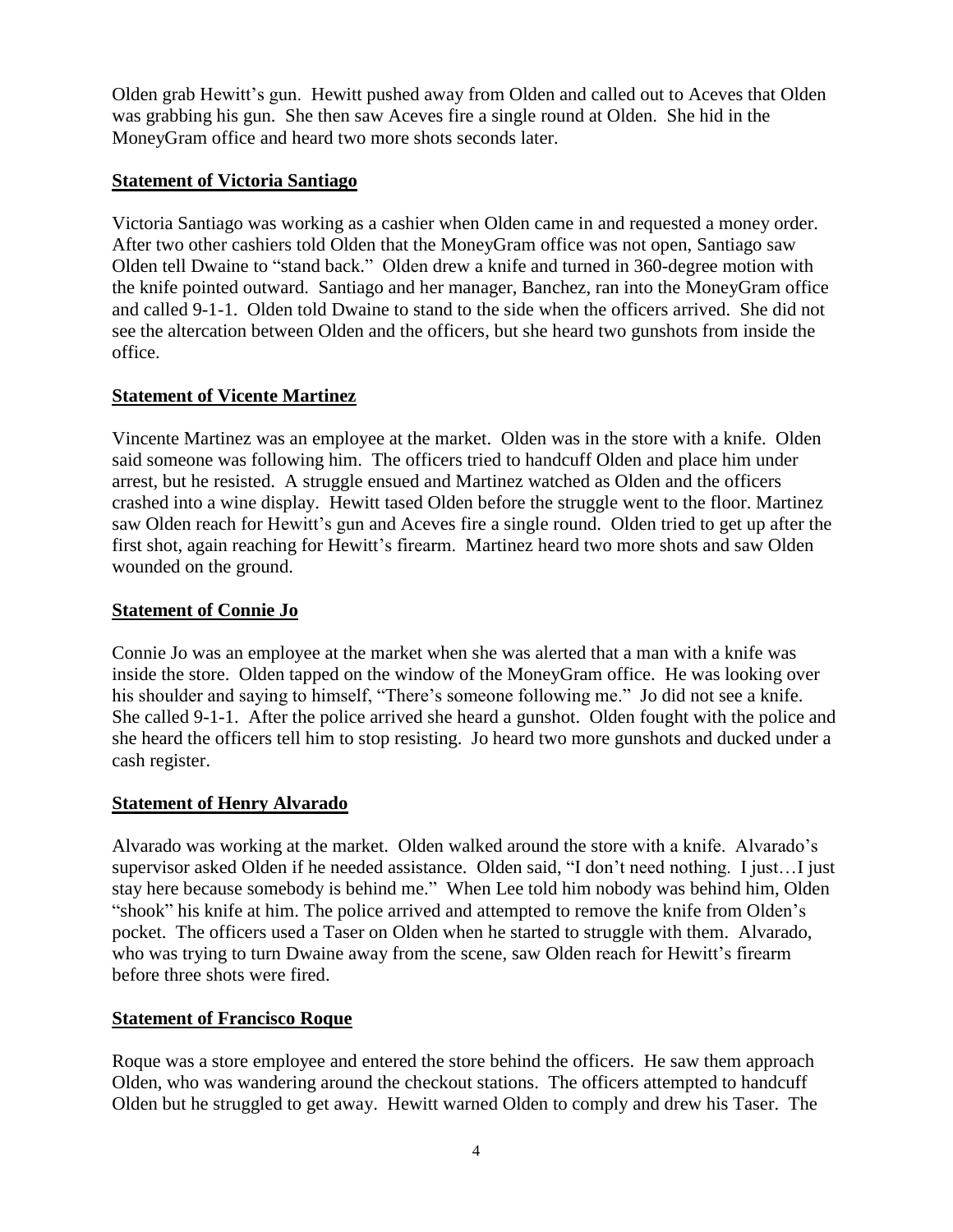officers and Olden struggled and crashed into a wine display and onto the floor. Roque watched Olden reach out for Hewitt's gun and grab the handle of the weapon, attempting to remove it from the holster. Hewitt yelled that Olden had his gun and he heard Aceves fire a shot.

#### **Statement of Vilma Flores**

Flores was a customer waiting in the checkout line. Olden passed behind her and she felt him scrape the blade of a knife across her back. Olden pushed his shoulder into another man. When the man objected to being pushed, Olden appeared ready to lunge at the man with the knife in his hand. Before Olden could act, the police arrived. The officers attempted to handcuff Olden before Olden began to "fight them off." Flores saw the officers attempt to subdue Olden with a Taser, but Olden instead tried to grab one of the officers' guns. Aceves unholstered his weapon and fired a shot while Hewitt attempted to protect his weapon. After the first shot was fired, Flores grabbed onto Olden's son and held him to her chest and exited the store.



# **Statement of LAPD Officer Luis Aceves**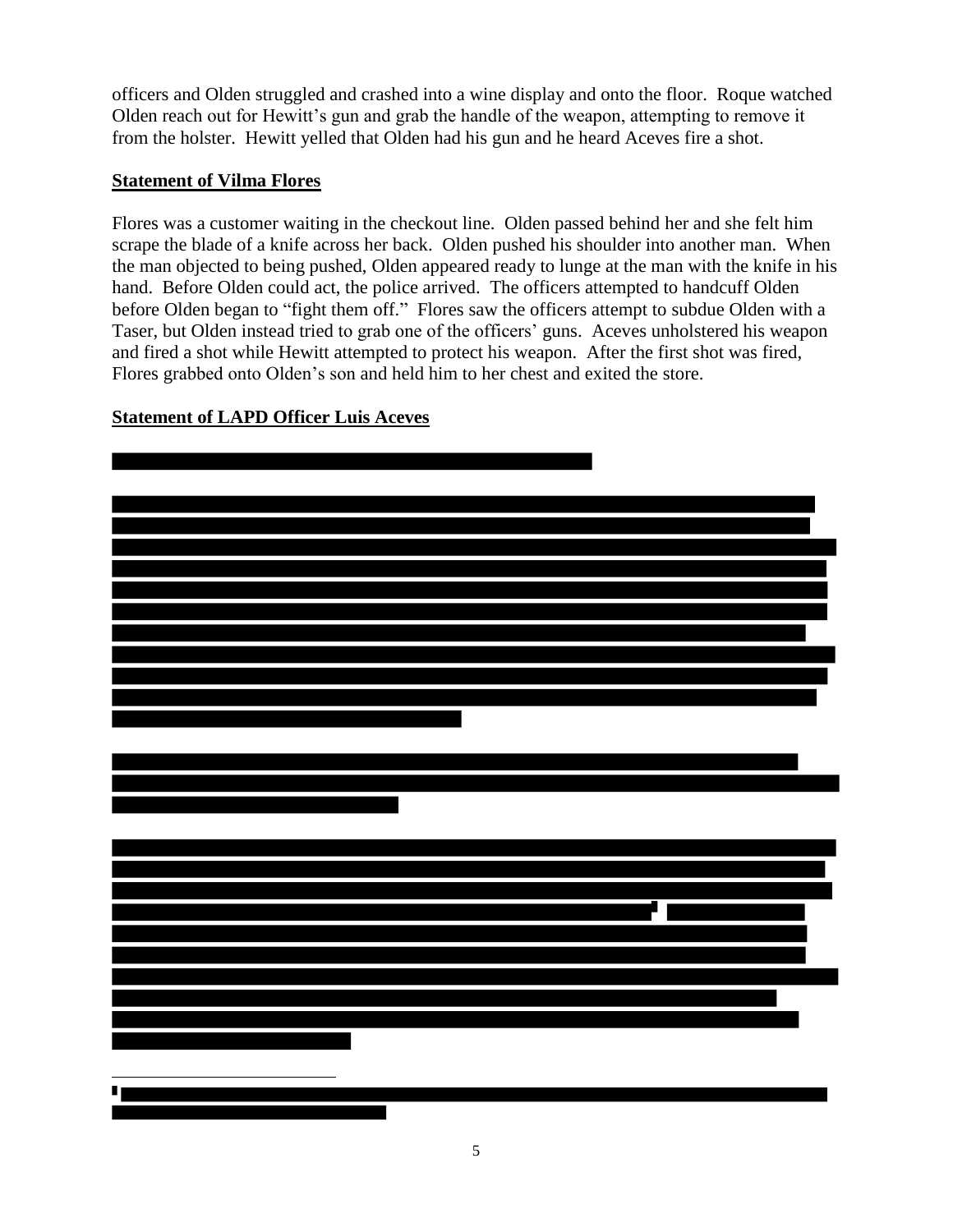# **Statement of LAPD Officer Edward Hewitt**

Officer Hewitt provided a compelled statement to investigators.



#### **Injuries**

Olden was shot twice in the upper abdomen. The gunshot wounds were in close proximity and with a front-to-back trajectory. The two projectiles in Olden's body were not removed.

#### **The Knife**

Olden had a 2 ½ inch folding knife in his pocket. A DNA profile obtained from the knife matched Olden's DNA profile.

#### **Firearms Evidence**

Aceves was armed with a .45 caliber semiautomatic pistol loaded with fourteen rounds in the magazine and one round in the chamber. A post-incident examination of the firearm found eleven rounds in the magazine and one round in the chamber. Two .45 caliber cartridge casings were recovered at the scene consistent with Aceves firing two shots at Olden.

Hewitt was armed with a .40 caliber semiautomatic pistol loaded with fifteen rounds in the magazine and one round in the chamber. A post-incident examination of the firearm found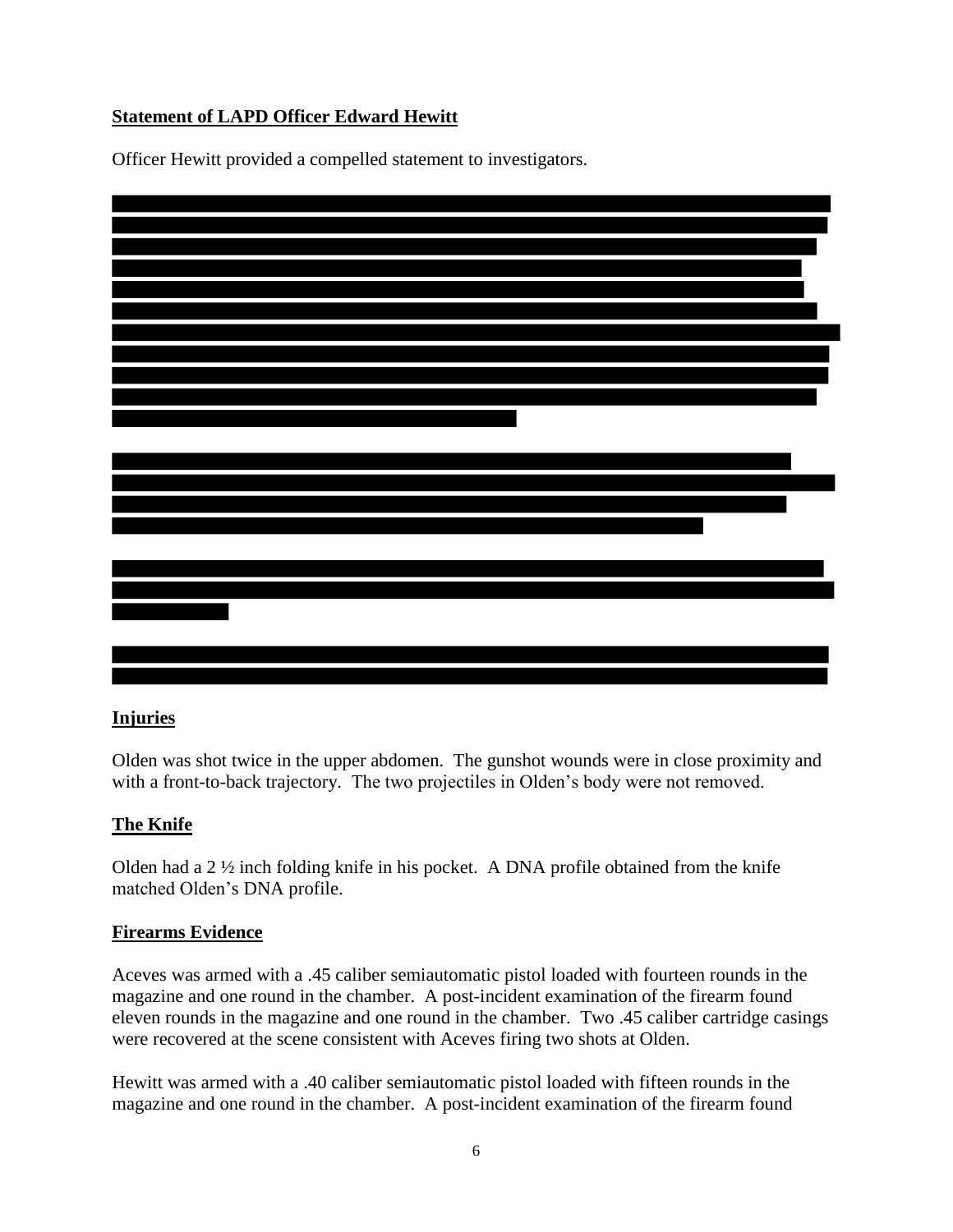fourteen rounds in the magazine and one round in the chamber. A .40 caliber cartridge casing was recovered from the scene consistent with Hewitt firing one round at Olden.

A DNA swab from Hewitt's pistol and magazine matched Olden's DNA profile.

# **LEGAL ANALYSIS**

A police officer may use reasonable force in making an arrest, preventing an escape, or in overcoming resistance.<sup>5</sup> Reasonableness is judged from the perspective of a reasonable person acting as a police officer at the scene and considers the circumstances surrounding the use of force including: (1) whether the suspect poses an immediate threat to the safety of the officers or others, (2) whether the suspect is actively resisting arrest or attempting to evade arrest by flight, and (3) the severity of the crime at issue.<sup>6</sup>

Moreover, "The 'reasonableness' of a particular use of force must be judged from the perspective of a reasonable officer on the scene, rather than the 20/20 vision of hindsight…The calculus of reasonableness must embody allowance for the fact that the police are often forced to make splitsecond judgments - - in circumstances that are tense, uncertain, and rapidly involving - - about the amount of force that is necessary in a particular situation.<sup>7</sup> The test of whether the officer's actions were objectively reasonable is also "highly deferential to the police officer's need to protect himself and others."<sup>8</sup>

The evidence examined in this investigation shows that Olden had been drinking and was engaging in bizarre behavior. He brandished a knife and acted aggressively toward innocent bystanders. Officers Aceves and Hewitt attempted to handcuff Olden, who resisted violently. They ordered Olden to stop resisting and warned him he would be tased but Olden did not comply. He continued to struggle with the officers and flailed his arms and legs. Hewitt tased Olden in an attempt to use less-lethal force to control him but to no avail. Olden caused himself and the officers to crash into a wine display. Olden and the officers wrestled onto the floor. Hewitt tased Olden again but with no effect. While on the floor, Olden grabbed Hewitt's service weapon. Hewitt yelled, "Partner! He's got my gun!" Aceves ordered Olden to release Hewitt's gun but Olden did not comply. Olden attempted to remove Hewitt's gun from its holster.

Despite being wounded, Olden continued to struggle and held onto Hewitt's service weapon, again causing Hewitt to yell to his partner, "He's got my gun!" Aceves fired a second round at Olden.

 $\overline{a}$ 

9

<sup>5</sup> *Penal Code* § 835a.

<sup>6</sup> *Graham v. Connor* (1989) 490 U.S. 386; *People v. Mehserle* (2012) 206 Cal. App. 4th 1125.

<sup>7</sup> *Graham at* 396-397.

<sup>&</sup>lt;sup>8</sup> *Munoz v. City of Union City* (2004) 120 Cal. App. 4<sup>th</sup> 1077, 1102.

<sup>9</sup> It cannot be determined forensically whether the second round that struck Olden was fired by Aceves or Hewitt because the projectiles remain in Olden's body. There was a bullet impact on the floor near Olden and a copper jacket fragment nearby which suggests another round missed Olden, struck the floor, and fragmented.